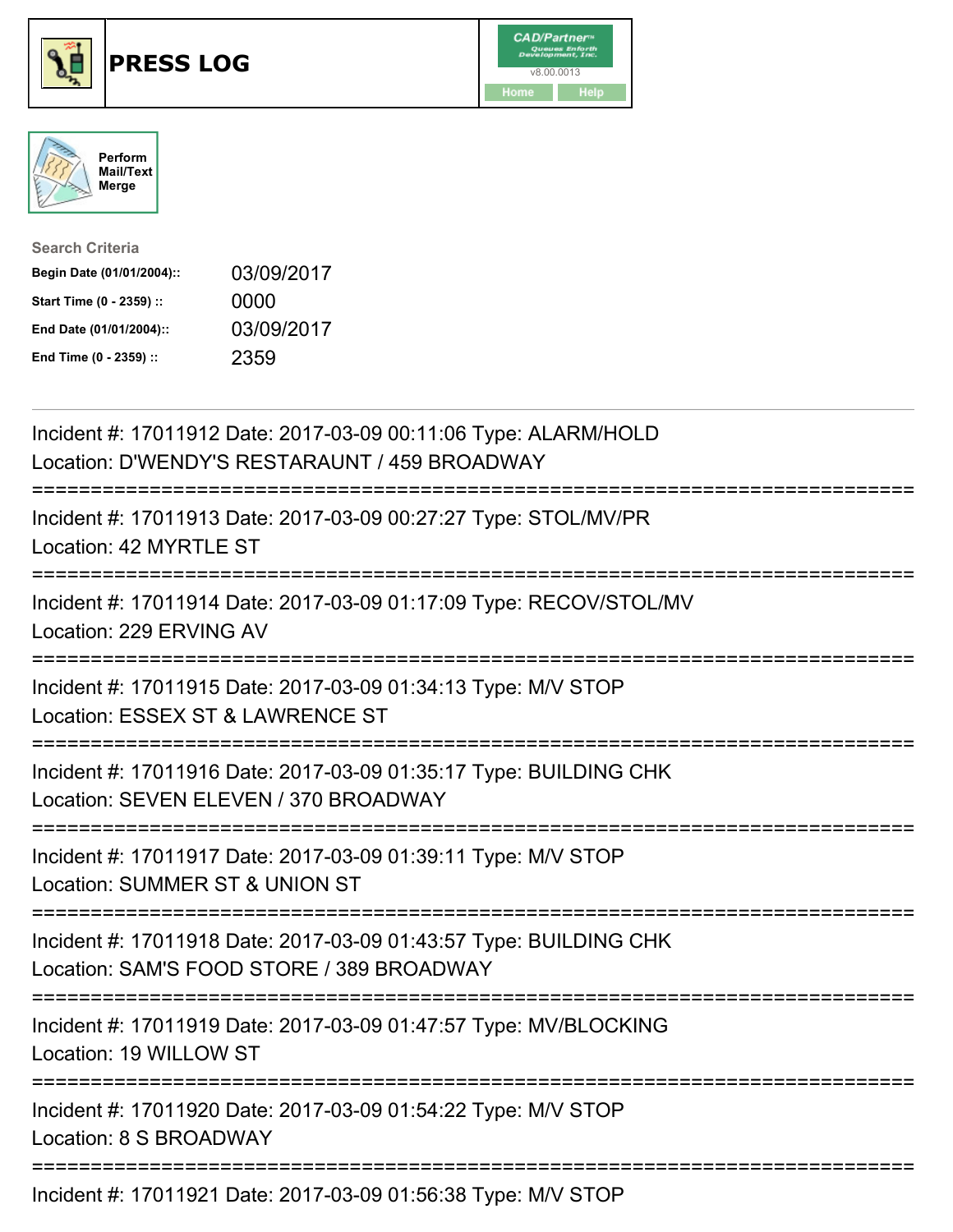Location: CHESTNUT ST & LAWRENCE ST =========================================================================== Incident #: 17011922 Date: 2017-03-09 02:00:27 Type: BUILDING CHK Location: TD BANKNORTH MA / 305 S BROADWAY =========================================================================== Incident #: 17011923 Date: 2017-03-09 02:07:38 Type: M/V STOP Location: ESSEX ST & UNION ST =========================================================================== Incident #: 17011924 Date: 2017-03-09 02:12:10 Type: M/V STOP Location: ESSEX ST & LAWRENCE ST =========================================================================== Incident #: 17011925 Date: 2017-03-09 02:14:39 Type: M/V STOP Location: BROADWAY & CROSS ST =========================================================================== Incident #: 17011926 Date: 2017-03-09 02:16:17 Type: M/V STOP Location: MERRIMACK ST & PARKER ST =========================================================================== Incident #: 17011927 Date: 2017-03-09 02:40:50 Type: M/V STOP Location: ACTON ST & BROADWAY =========================================================================== Incident #: 17011928 Date: 2017-03-09 02:45:26 Type: BUILDING CHK Location: BROADWAY LIQUORS / 434 BROADWAY =========================================================================== Incident #: 17011929 Date: 2017-03-09 02:46:03 Type: M/V STOP Location: ABBOTT ST & SHAWSHEEN RD =========================================================================== Incident #: 17011930 Date: 2017-03-09 02:46:45 Type: BUILDING CHK Location: SEVEN ELEVEN / 370 BROADWAY =========================================================================== Incident #: 17011931 Date: 2017-03-09 02:47:13 Type: GUN CALL Location: 46 TEWKSBURY ST #2 =========================================================================== Incident #: 17011932 Date: 2017-03-09 03:29:59 Type: M/V STOP Location: CENTRE ST & WALNUT ST =========================================================================== Incident #: 17011933 Date: 2017-03-09 03:35:59 Type: BUILDING CHK Location: SAM'S FOOD STORE / 389 BROADWAY =========================================================================== Incident #: 17011934 Date: 2017-03-09 03:45:42 Type: M/V STOP Location: BROADWAY & CEDAR ST =========================================================================== Incident #: 17011935 Date: 2017-03-09 03:58:19 Type: ALARM/BURG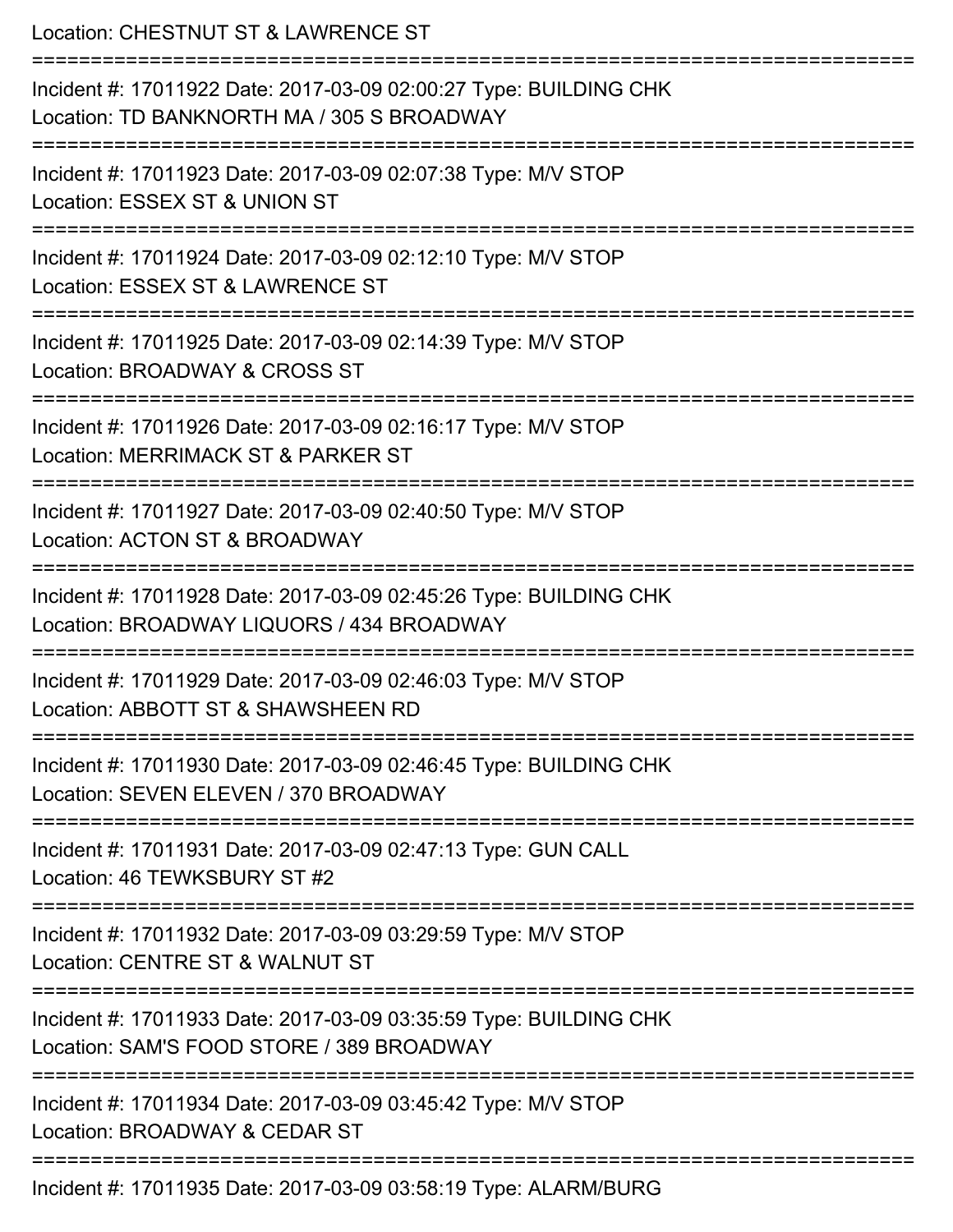| Incident #: 17011936 Date: 2017-03-09 05:43:49 Type: BUILDING CHK<br>Location: PRIMO'S LIQUORS / 450 HAVERHILL ST            |
|------------------------------------------------------------------------------------------------------------------------------|
| Incident #: 17011937 Date: 2017-03-09 06:02:32 Type: B&E/MV/PAST<br>Location: 262 E HAVERHILL ST                             |
| Incident #: 17011938 Date: 2017-03-09 06:09:55 Type: B&E/MV/PAST<br>Location: 16 ESSEX AV                                    |
| Incident #: 17011939 Date: 2017-03-09 06:40:45 Type: ALARM/BURG<br>Location: PAYLESS SHOE STORE / 700 ESSEX ST               |
| Incident #: 17011940 Date: 2017-03-09 06:56:33 Type: B&E/MV/PAST<br>Location: 36 BEACON AV<br>------------------------------ |
| Incident #: 17011941 Date: 2017-03-09 06:59:37 Type: MEDIC SUPPORT<br>Location: 72 KINGSTON ST                               |
| Incident #: 17011942 Date: 2017-03-09 07:08:32 Type: A&B D/W/ PROG<br>Location: S UNION ST & EXETER ST                       |
| Incident #: 17011945 Date: 2017-03-09 07:36:23 Type: SUS PERS/MV<br>Location: 316 ESSEX ST #3                                |
| Incident #: 17011943 Date: 2017-03-09 07:38:40 Type: MAL DAMAGE<br>Location: 72 KINGSTON ST                                  |
| Incident #: 17011944 Date: 2017-03-09 07:39:44 Type: AUTO ACC/UNK PI<br>Location: CROSS ST & HOLLY ST                        |
| Incident #: 17011946 Date: 2017-03-09 08:03:25 Type: MAL DAMAGE<br>Location: 9 FALMOUTH ST                                   |
| Incident #: 17011947 Date: 2017-03-09 08:15:21 Type: 209A/VIOLATION<br>Location: 356 AMES ST #2                              |
| Incident #: 17011948 Date: 2017-03-09 08:21:06 Type: RECOV/STOL/MV<br>Location: 50-52 HOBSON ST                              |
| Incident #: 17011949 Date: 2017-03-09 08:29:36 Type: CLOSE STREET                                                            |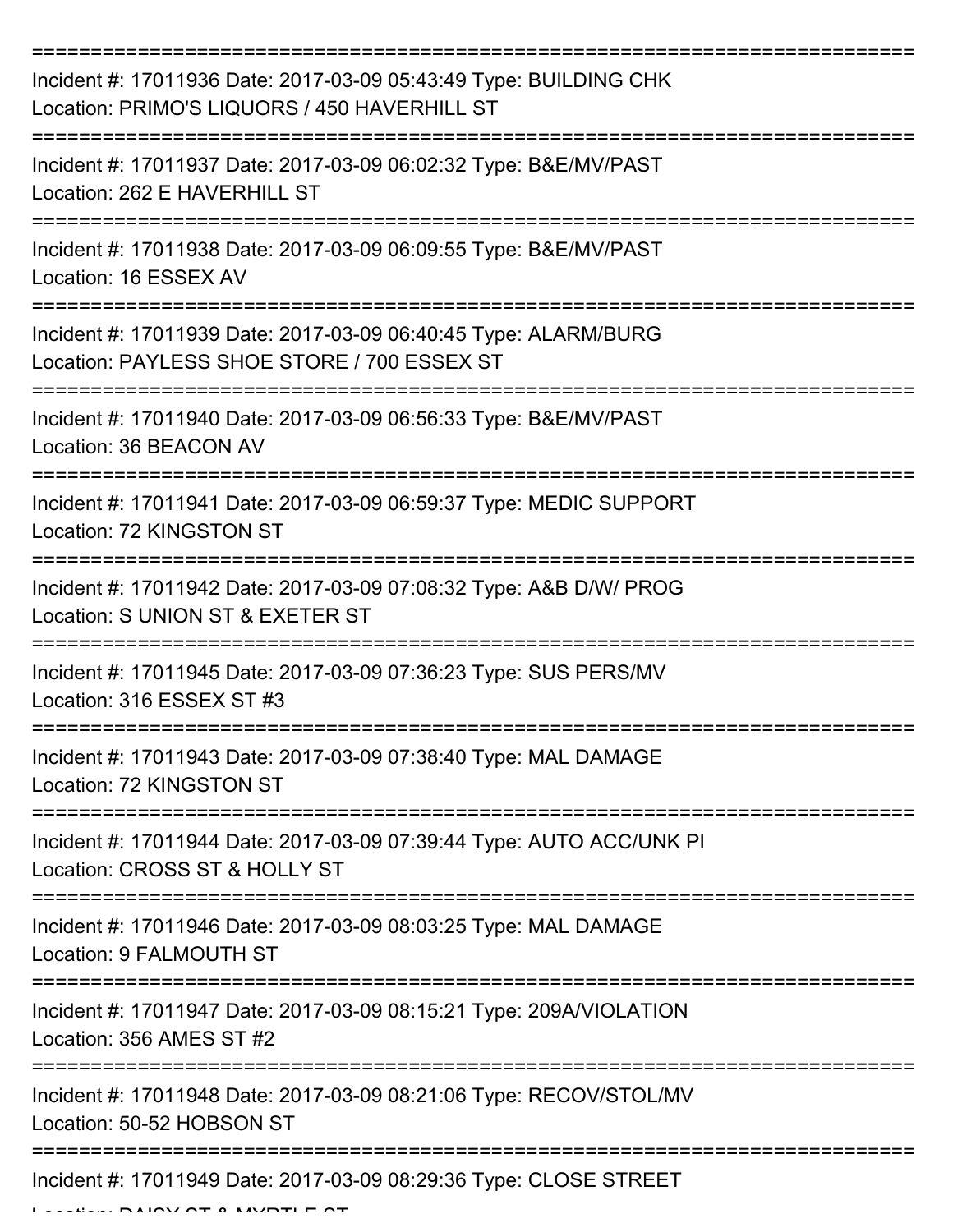| Incident #: 17011950 Date: 2017-03-09 08:30:49 Type: CLOSE STREET<br><b>Location: HOLLY ST</b>                               |
|------------------------------------------------------------------------------------------------------------------------------|
| Incident #: 17011951 Date: 2017-03-09 09:12:10 Type: AUTO ACC/NO PI<br>Location: BROADWAY & MANCHESTER ST                    |
| Incident #: 17011952 Date: 2017-03-09 09:16:37 Type: 209A/SERVE<br>Location: 64 INMAN ST                                     |
| Incident #: 17011953 Date: 2017-03-09 09:17:46 Type: M/V STOP<br>Location: 350 ESSEX ST                                      |
| Incident #: 17011954 Date: 2017-03-09 09:18:46 Type: BUILDING CHK<br>Location: DORCHESTER ST & S UNION ST<br>=============== |
| Incident #: 17011955 Date: 2017-03-09 09:18:54 Type: INVESTIGATION<br>Location: 90 LOWELL ST                                 |
| Incident #: 17011956 Date: 2017-03-09 09:20:02 Type: HIT & RUN M/V<br>Location: FRANKLIN ST & HAVERHILL ST                   |
| Incident #: 17011957 Date: 2017-03-09 09:25:17 Type: ALARM/BURG<br>Location: TAVARES RESD / 46 ABBOTT ST                     |
| Incident #: 17011959 Date: 2017-03-09 09:26:14 Type: ALARM/BURG<br>Location: BRITO RESD / 46 MANN ST                         |
| Incident #: 17011958 Date: 2017-03-09 09:26:20 Type: 209A/SERVE<br>Location: 106 WATER ST                                    |
| Incident #: 17011960 Date: 2017-03-09 09:27:09 Type: ASSIST FIRE<br>Location: 354 MERRIMACK ST                               |
| Incident #: 17011961 Date: 2017-03-09 09:30:43 Type: 209A/SERVE<br>Location: 158 WATER ST                                    |
| Incident #: 17011962 Date: 2017-03-09 09:37:00 Type: 209A/SERVE<br>Location: 231 WATER ST #17                                |
| Incident #: 17011964 Date: 2017-03-09 09:37:54 Type: FRAUD                                                                   |

Location: 15 C BOVI CTON CT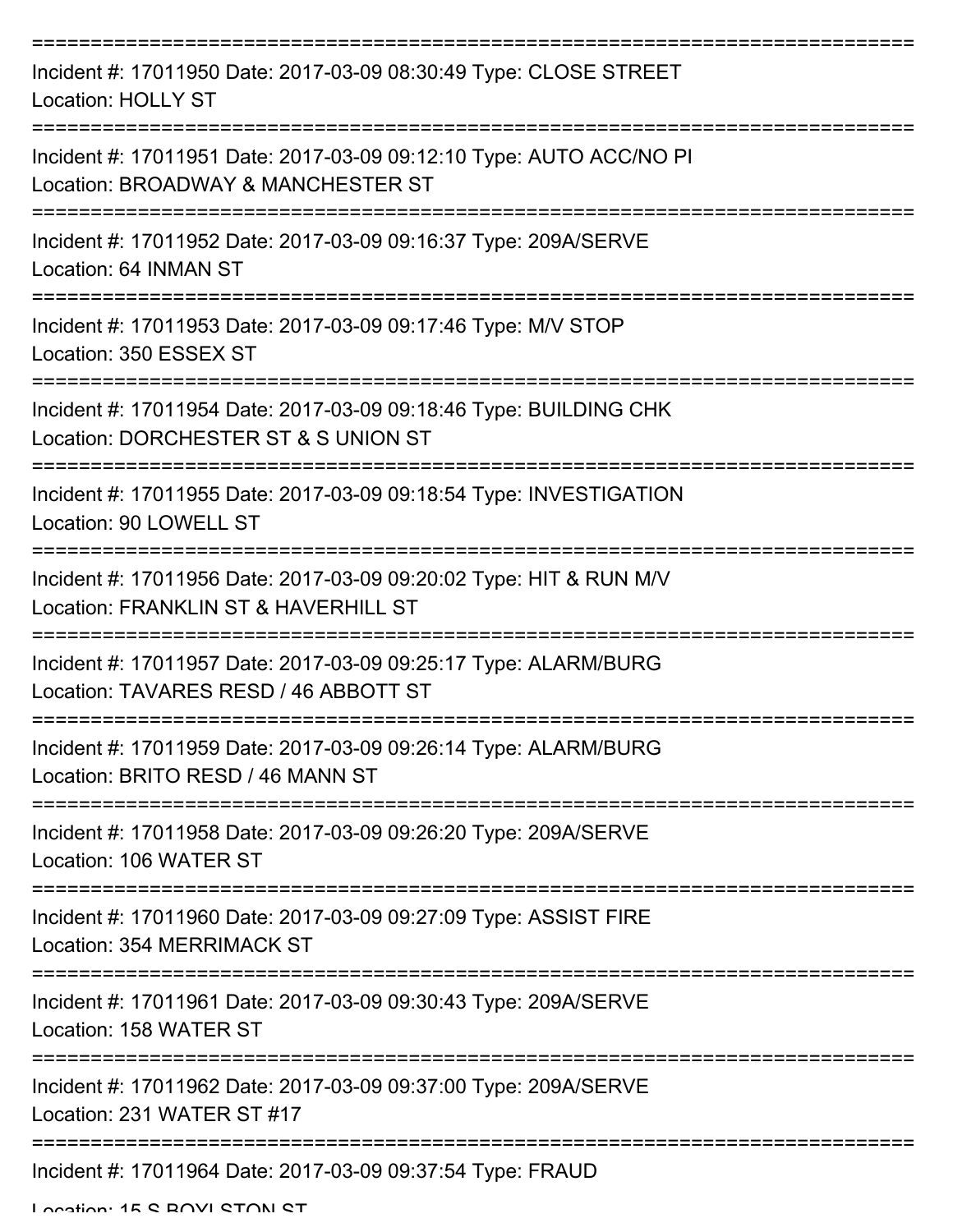| Incident #: 17011963 Date: 2017-03-09 09:40:26 Type: TOW OF M/V<br>Location: BUTLER ST & WARREN ST    |
|-------------------------------------------------------------------------------------------------------|
| Incident #: 17011965 Date: 2017-03-09 09:42:33 Type: 209A/SERVE<br>Location: 24 BODWELL ST            |
| Incident #: 17011966 Date: 2017-03-09 09:47:51 Type: KEEP PEACE<br>Location: 34 FARLEY ST             |
| Incident #: 17011967 Date: 2017-03-09 09:52:20 Type: 209A/SERVE<br>Location: 260 AMES ST              |
| Incident #: 17011968 Date: 2017-03-09 10:00:20 Type: 209A/SERVE<br><b>Location: 75 MANCHESTER ST</b>  |
| Incident #: 17011969 Date: 2017-03-09 10:09:18 Type: M/V STOP<br>Location: METHUEN ST & UNION ST      |
| Incident #: 17011972 Date: 2017-03-09 10:11:02 Type: FRAUD<br>Location: 55 LEXINGTON ST               |
| Incident #: 17011970 Date: 2017-03-09 10:11:55 Type: DISTURBANCE<br>Location: MCDONALDS / 50 BROADWAY |
| Incident #: 17011971 Date: 2017-03-09 10:12:15 Type: WARRANT SERVE<br>Location: 37 AUBURN ST          |
| Incident #: 17011973 Date: 2017-03-09 10:21:11 Type: TOW OF M/V<br>Location: 201 PARK ST              |
| Incident #: 17011974 Date: 2017-03-09 10:22:43 Type: 209A/SERVE<br>Location: 116 BUNKERHILL ST        |
| Incident #: 17011975 Date: 2017-03-09 10:29:01 Type: 209A/SERVE<br>Location: 288 PROSPECT ST          |
| Incident #: 17011976 Date: 2017-03-09 10:37:03 Type: WARRANT SERVE<br>Location: 207 HIGH ST FL 3      |
| Incident #: 17011977 Date: 2017-03-09 10:37:58 Type: M/V STOP<br><b>Location: RIDGE RD</b>            |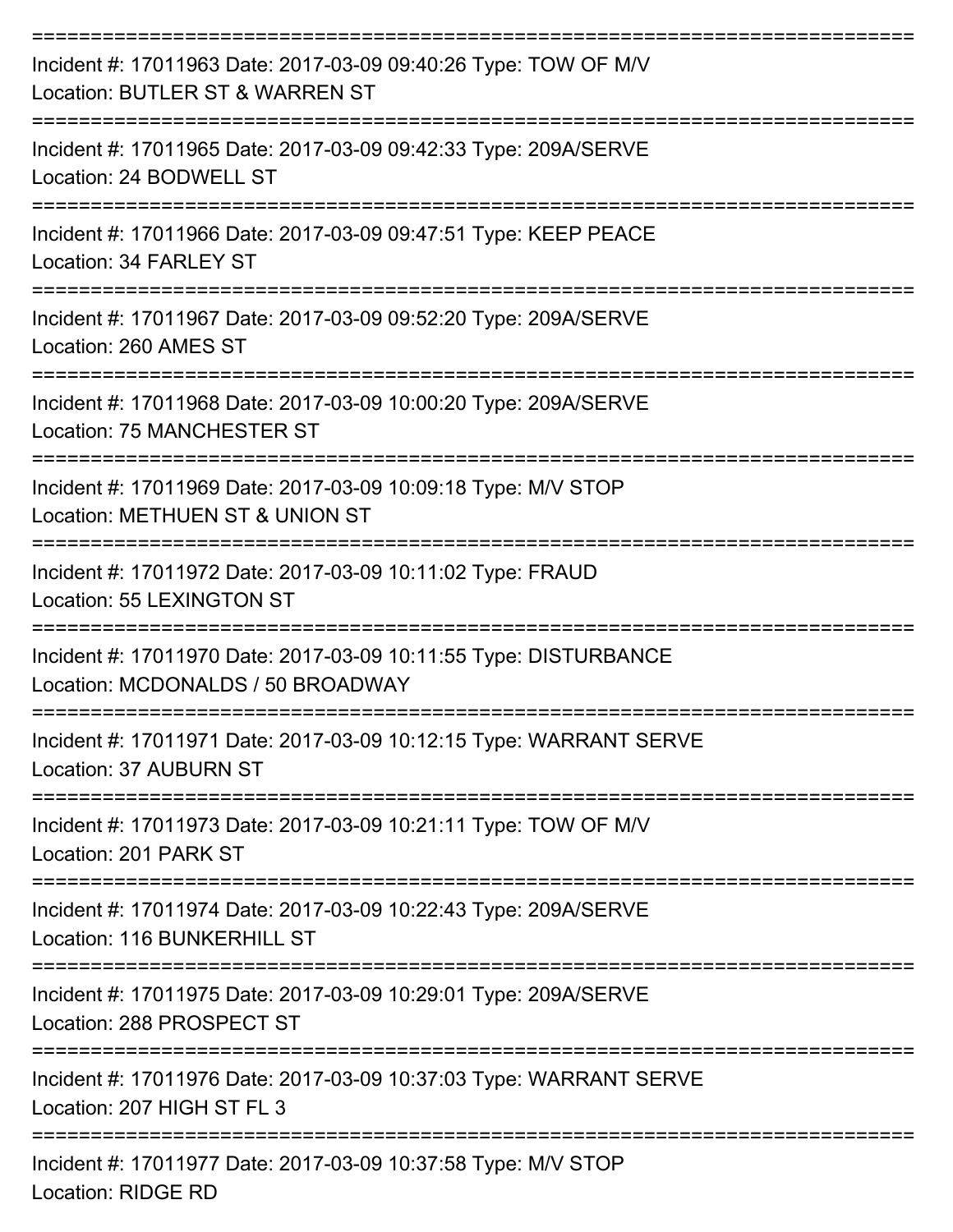| Incident #: 17011979 Date: 2017-03-09 10:40:40 Type: DISTURBANCE<br>Location: TRAIN STATION / 211 MERRIMACK ST                                                |
|---------------------------------------------------------------------------------------------------------------------------------------------------------------|
| ===================================<br>Incident #: 17011978 Date: 2017-03-09 10:43:54 Type: INVESTIGATION<br>Location: 16 WASHINGTON ST                       |
| Incident #: 17011980 Date: 2017-03-09 10:45:51 Type: WIRE DOWN<br><b>Location: FLORENCE CT</b>                                                                |
| ===============================<br>Incident #: 17011981 Date: 2017-03-09 10:48:58 Type: TOW OF M/V<br>Location: 5FH749 / BOXFORD ST<br>.===================== |
| Incident #: 17011982 Date: 2017-03-09 10:51:49 Type: ALARM/BURG<br>Location: CASA DE RESURRECTION / 3 GREEN ST                                                |
| Incident #: 17011983 Date: 2017-03-09 10:52:31 Type: M/V STOP<br>Location: 205 BROADWAY                                                                       |
| Incident #: 17011984 Date: 2017-03-09 10:55:44 Type: DOMESTIC/PAST<br>Location: 14 WASHINGTON WAY                                                             |
| Incident #: 17011985 Date: 2017-03-09 11:15:31 Type: M/V STOP<br>Location: CHESTER ST & S BROADWAY                                                            |
| Incident #: 17011988 Date: 2017-03-09 11:16:28 Type: FRAUD<br>Location: 351 HAMPSHIR ST                                                                       |
| Incident #: 17011986 Date: 2017-03-09 11:17:46 Type: TOW OF M/V<br>Location: APPLETON ST & METHUEN ST                                                         |
| Incident #: 17011987 Date: 2017-03-09 11:21:27 Type: M/V STOP<br>Location: HAMPSHIRE ST & HAVERHILL ST                                                        |
| Incident #: 17011989 Date: 2017-03-09 11:22:54 Type: THREATS<br>Location: NORTHEAST INDEPENDENT LIVING / 20 BALLARD RD                                        |
| Incident #: 17011990 Date: 2017-03-09 11:27:08 Type: M/V STOP<br>Location: AMESBURY ST & COMMON ST                                                            |
| Incident #: 17011991 Date: 2017-03-09 11:35:50 Type: UNWANTEDGUEST<br>Location: 316 ESSEX ST FL 3                                                             |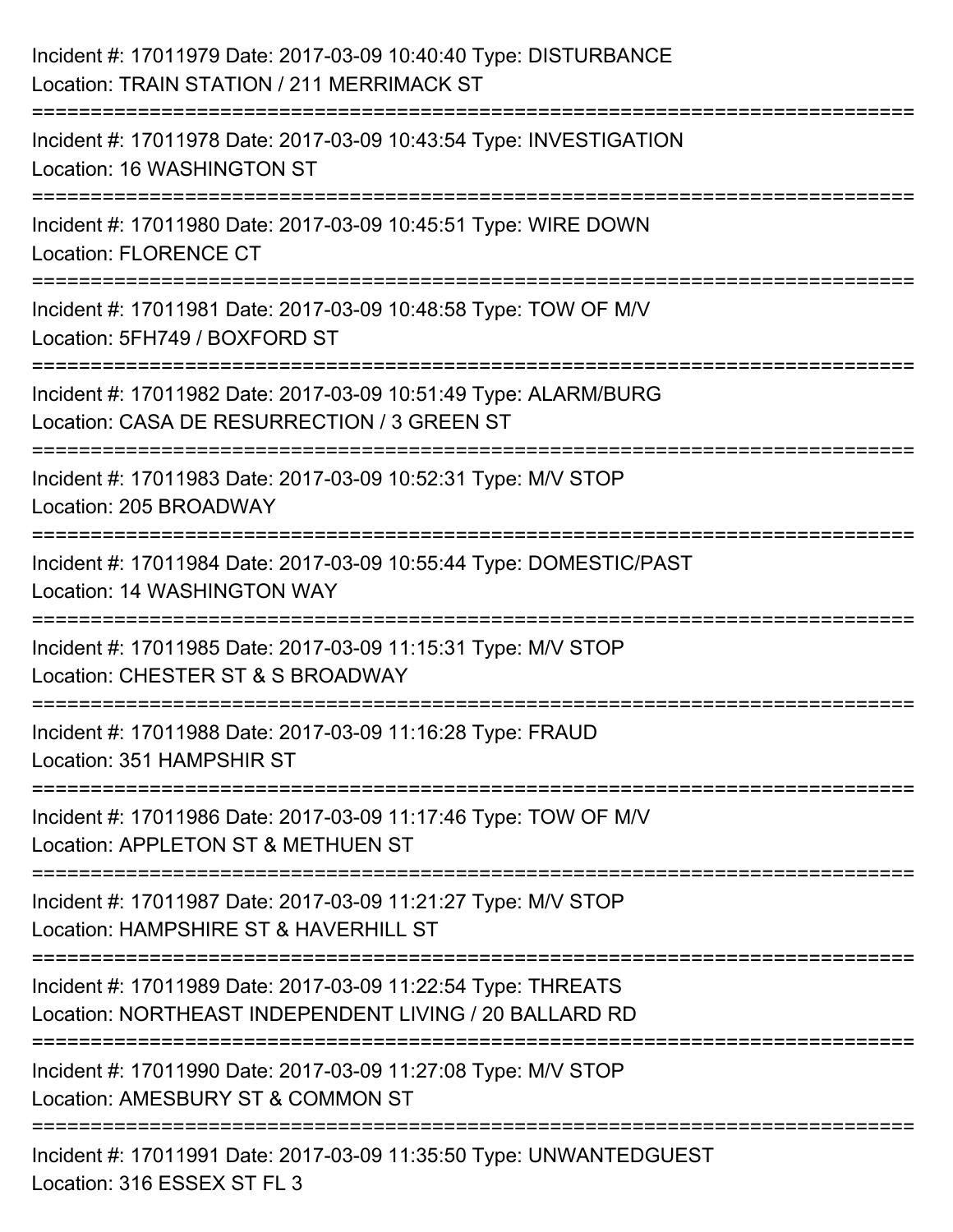| Incident #: 17011992 Date: 2017-03-09 11:38:12 Type: ASSIST FIRE<br>Location: 265 LOWELL ST                           |
|-----------------------------------------------------------------------------------------------------------------------|
| Incident #: 17011993 Date: 2017-03-09 11:40:00 Type: 209A/SERVE<br>Location: 4 INMNAN                                 |
| Incident #: 17011994 Date: 2017-03-09 11:41:27 Type: GENERAL SERV<br>Location: 5 WACHUSETTS AV                        |
| Incident #: 17011995 Date: 2017-03-09 11:43:51 Type: ALARM/BURG<br>Location: SPANISH BAPTIST CHURCH / 492 LOWELL ST   |
| Incident #: 17011997 Date: 2017-03-09 11:54:46 Type: THREATS<br>Location: WEATHERBEE SCHOOL / 75 NEWTON ST            |
| Incident #: 17011996 Date: 2017-03-09 11:57:16 Type: SUS PERS/MV<br><b>Location: BEACON ST</b>                        |
| Incident #: 17011998 Date: 2017-03-09 11:59:21 Type: WARRANT SERVE<br>Location: 158 WATER ST FL 3<br>================ |
| Incident #: 17011999 Date: 2017-03-09 12:08:43 Type: DRUG OVERDOSE<br>Location: WALGREENS / 220 S BROADWAY            |
| Incident #: 17012000 Date: 2017-03-09 12:13:32 Type: THREATS<br>Location: EASTERN PACKAGING CO / 283 LOWELL ST        |
| Incident #: 17012001 Date: 2017-03-09 12:22:08 Type: M/V STOP<br>Location: FRANKLIN ST & HAVERHILL ST                 |
| Incident #: 17012002 Date: 2017-03-09 12:25:14 Type: MEDIC SUPPORT<br>Location: 59 TREMONT ST #206 FL 2               |
| Incident #: 17012003 Date: 2017-03-09 12:27:39 Type: COURT DOC SERVE<br>Location: 101 S BOWDOIN ST                    |
| Incident #: 17012004 Date: 2017-03-09 12:34:22 Type: HIT & RUN M/V<br>Location: 132 BROOKFIELD ST                     |
| Incident #: 17012005 Date: 2017-03-09 12:36:08 Type: SUS PERS/MV<br>Location: WALGREENS / 220 S BROADWAY              |

===========================================================================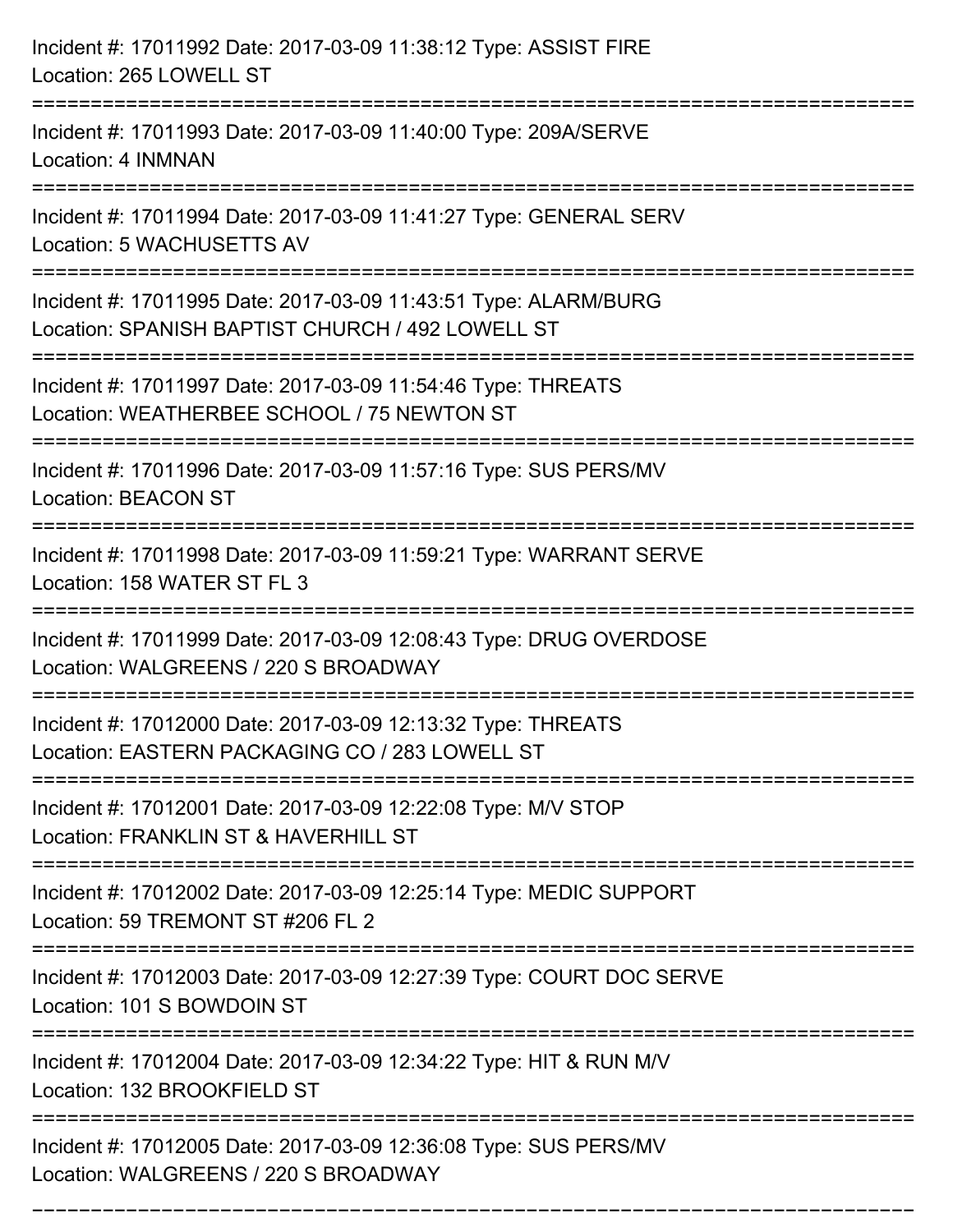Incident #: 17012006 Date: 2017-03-09 12:38:19 Type: KEEP PEACE Location: TEDESCHI / 3 BEACON ST =========================================================================== Incident #: 17012007 Date: 2017-03-09 12:43:17 Type: INVESTIGATION Location: LAWRENCE HIGH SCHOOL / 70 N PARISH RD =========================================================================== Incident #: 17012008 Date: 2017-03-09 12:48:35 Type: SUS PERS/MV Location: FRVING AV & MYRTLE CT =========================================================================== Incident #: 17012009 Date: 2017-03-09 12:53:04 Type: B&E/MV/PAST Location: BERKELEY ST & JACKSON ST =========================================================================== Incident #: 17012010 Date: 2017-03-09 13:04:57 Type: ALARM/BURG Location: EASTERN PACKAGING CO / 283 LOWELL ST =========================================================================== Incident #: 17012011 Date: 2017-03-09 13:22:58 Type: INVESTIGATION Location: S BROADWAY =========================================================================== Incident #: 17012012 Date: 2017-03-09 13:27:54 Type: M/V STOP Location: FRANKLIN ST & HAVERHILL ST =========================================================================== Incident #: 17012013 Date: 2017-03-09 13:35:19 Type: KEEP PEACE Location: 169 HAVERHILL ST =========================================================================== Incident #: 17012014 Date: 2017-03-09 13:38:13 Type: M/V STOP Location: BRADFORD ST & BROADWAY =========================================================================== Incident #: 17012015 Date: 2017-03-09 13:51:42 Type: M/V STOP Location: BROADWAY & HAVERHILL ST =========================================================================== Incident #: 17012016 Date: 2017-03-09 14:11:35 Type: GENERAL SERV Location: 5 S UNION ST =========================================================================== Incident #: 17012017 Date: 2017-03-09 14:15:54 Type: TOW OF M/V Location: 185 SPRUCE ST =========================================================================== Incident #: 17012018 Date: 2017-03-09 14:17:43 Type: INVESTIGATION Location: 170 MAY ST =========================================================================== Incident #: 17012019 Date: 2017-03-09 14:42:00 Type: SUS PERS/MV Location: 103 CAMBRIDGE ST ===========================================================================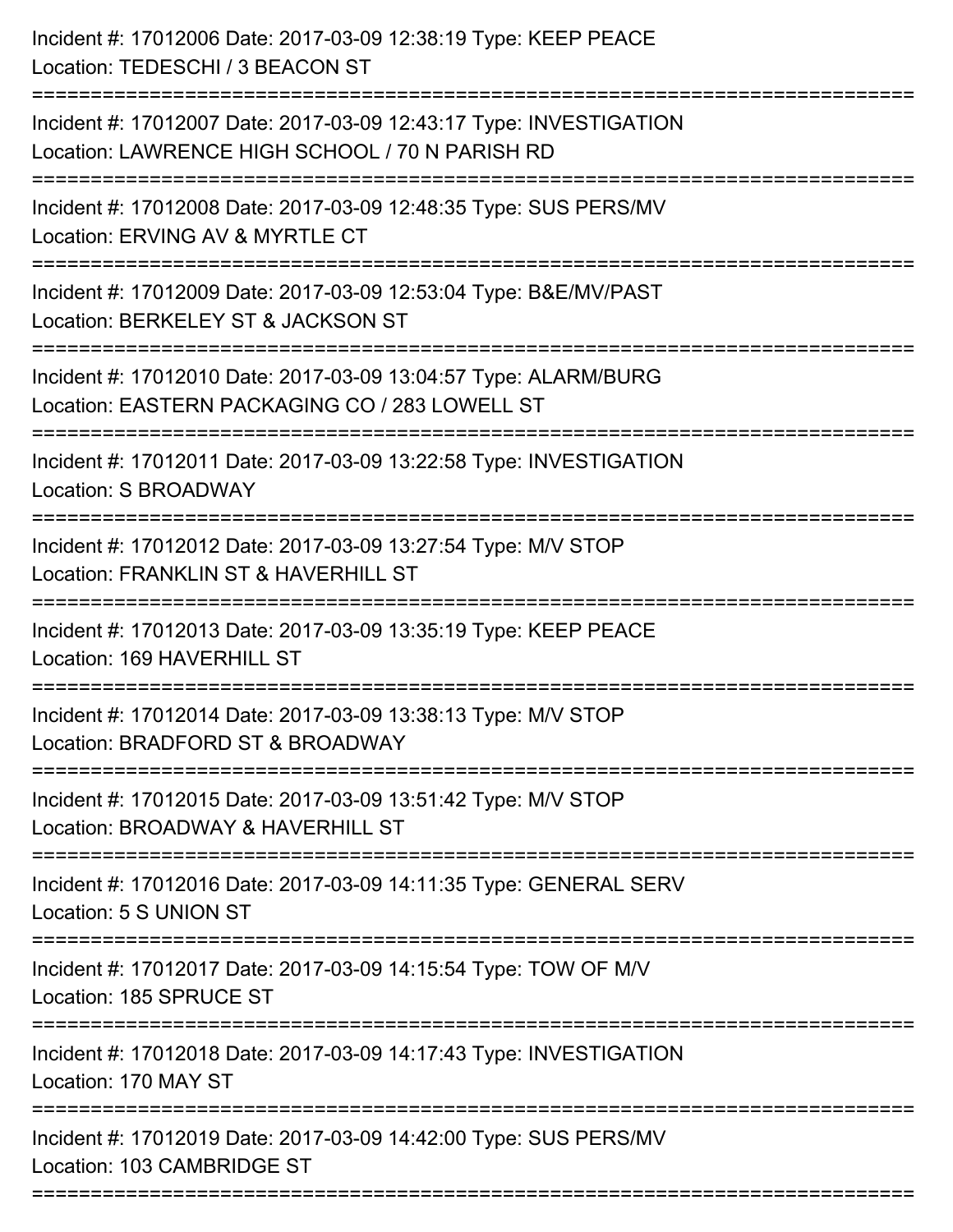Location: 20 BENNETT ST FL 2

| Incident #: 17012021 Date: 2017-03-09 14:49:43 Type: FRAUD<br>Location: 25 NEWTON ST #2                              |
|----------------------------------------------------------------------------------------------------------------------|
| Incident #: 17012022 Date: 2017-03-09 14:52:39 Type: MEDIC SUPPORT<br><b>Location: WEST ST</b>                       |
| Incident #: 17012023 Date: 2017-03-09 15:04:49 Type: M/V STOP<br>Location: VGSLLC / EVERETT ST & TEWKSBURY ST        |
| Incident #: 17012024 Date: 2017-03-09 15:06:19 Type: M/V STOP<br>Location: 5ZE125 / 575 COMMON ST                    |
| Incident #: 17012025 Date: 2017-03-09 15:16:22 Type: M/V STOP<br>Location: BROADWAY & CONCORD ST                     |
| Incident #: 17012026 Date: 2017-03-09 15:20:23 Type: M/V STOP<br>Location: BROADWAY & CONCORD ST                     |
| Incident #: 17012027 Date: 2017-03-09 15:20:57 Type: M/V STOP<br>Location: LAWRENCE ST & MAPLE ST                    |
| Incident #: 17012028 Date: 2017-03-09 15:25:03 Type: M/V STOP<br>Location: BROADWAY & CONCORD ST                     |
| -----------------<br>Incident #: 17012029 Date: 2017-03-09 15:29:58 Type: NOTIFICATION<br>Location: 123 LOWELL ST #3 |
| Incident #: 17012031 Date: 2017-03-09 15:32:03 Type: M/V STOP<br>Location: FERRY ST & SHERMAN ST                     |
| Incident #: 17012030 Date: 2017-03-09 15:33:12 Type: GENERAL SERV<br>Location: 700 ESSEX ST                          |
| Incident #: 17012032 Date: 2017-03-09 15:48:25 Type: M/V STOP<br>Location: CENTRAL BRIDGE / 0 MERRIMACK ST           |
| Incident #: 17012033 Date: 2017-03-09 15:49:54 Type: FRAUD<br>Location: 12 ROYAL ST                                  |
|                                                                                                                      |

Incident #: 17012034 Date: 2017 03 09 16:03:47 Type: M/V STOP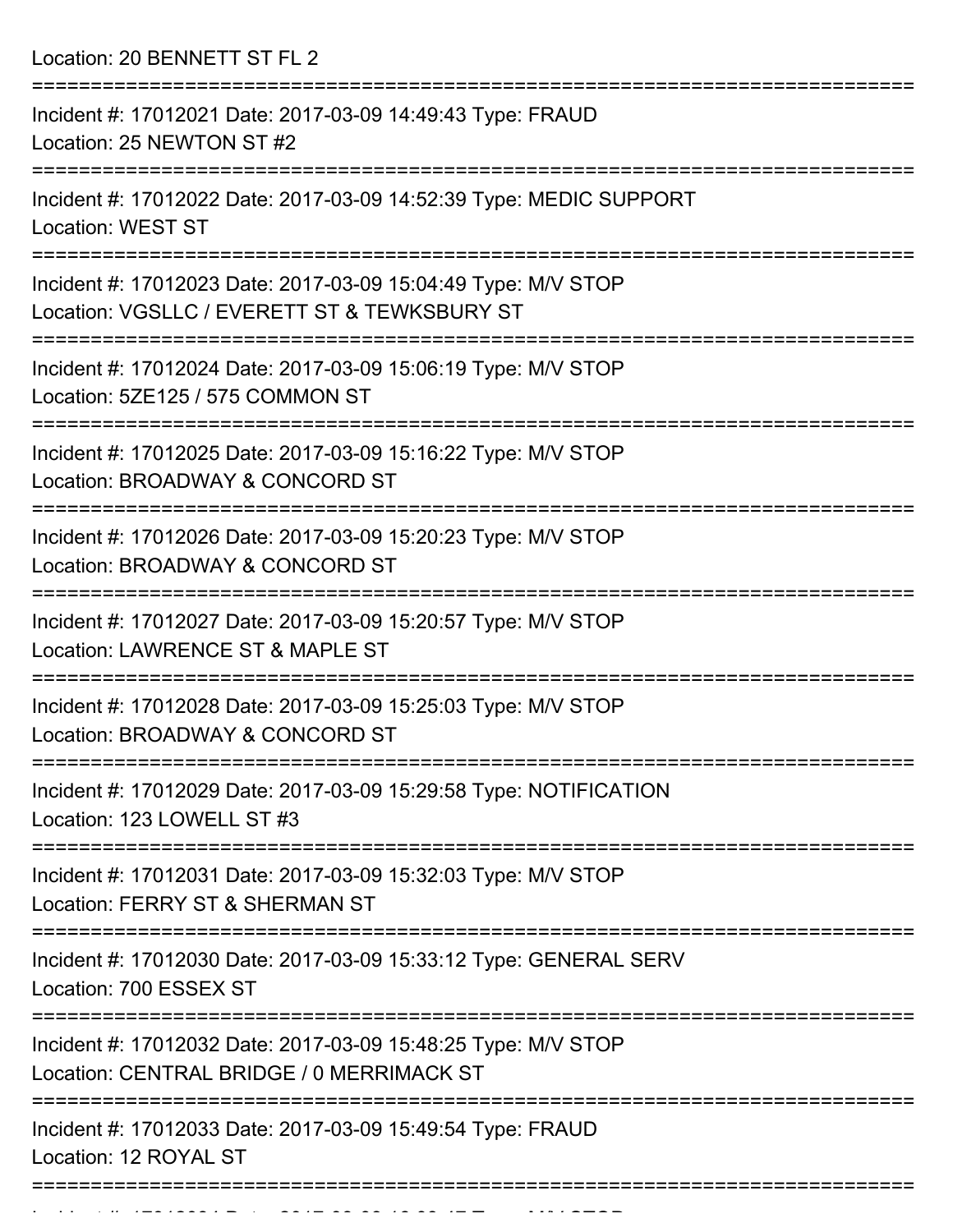| Location: BROADWAY & LOWELL ST                                                                                                    |
|-----------------------------------------------------------------------------------------------------------------------------------|
| Incident #: 17012035 Date: 2017-03-09 16:05:18 Type: BUILDING CHK<br>Location: 53 TRENTON ST                                      |
| Incident #: 17012036 Date: 2017-03-09 16:11:14 Type: MEDIC SUPPORT<br>Location: 2 DURHAM ST                                       |
| Incident #: 17012037 Date: 2017-03-09 16:12:49 Type: RECOV/STOL/MV<br>Location: 229 ERVING AV                                     |
| Incident #: 17012038 Date: 2017-03-09 16:17:38 Type: M/V STOP<br><b>Location: BROADWAY</b>                                        |
| Incident #: 17012039 Date: 2017-03-09 16:21:05 Type: M/V STOP<br>Location: FARNHAM ST & S UNION ST                                |
| Incident #: 17012040 Date: 2017-03-09 16:23:22 Type: M/V STOP<br>Location: DAVIS ST & DRACUT ST<br>;============================= |
| Incident #: 17012041 Date: 2017-03-09 16:27:05 Type: M/V STOP<br>Location: BROADWAY & LOWELL ST                                   |
| Incident #: 17012042 Date: 2017-03-09 16:28:17 Type: UNWANTEDGUEST<br>Location: WALGREENS / 220 S BROADWAY                        |
| Incident #: 17012043 Date: 2017-03-09 16:30:34 Type: M/V STOP<br><b>Location: AMHERST ST</b>                                      |
| Incident #: 17012044 Date: 2017-03-09 16:32:59 Type: DRUG VIO<br>Location: HIGH ST                                                |
| Incident #: 17012045 Date: 2017-03-09 16:33:42 Type: M/V STOP<br>Location: GROTON & DAVIS                                         |
| Incident #: 17012046 Date: 2017-03-09 16:35:31 Type: M/V STOP<br>Location: BOXFORD ST & WINTHROP AV                               |
| Incident #: 17012047 Date: 2017-03-09 16:42:37 Type: DK (DRUNK)<br>Location: 275 ANDOVER ST                                       |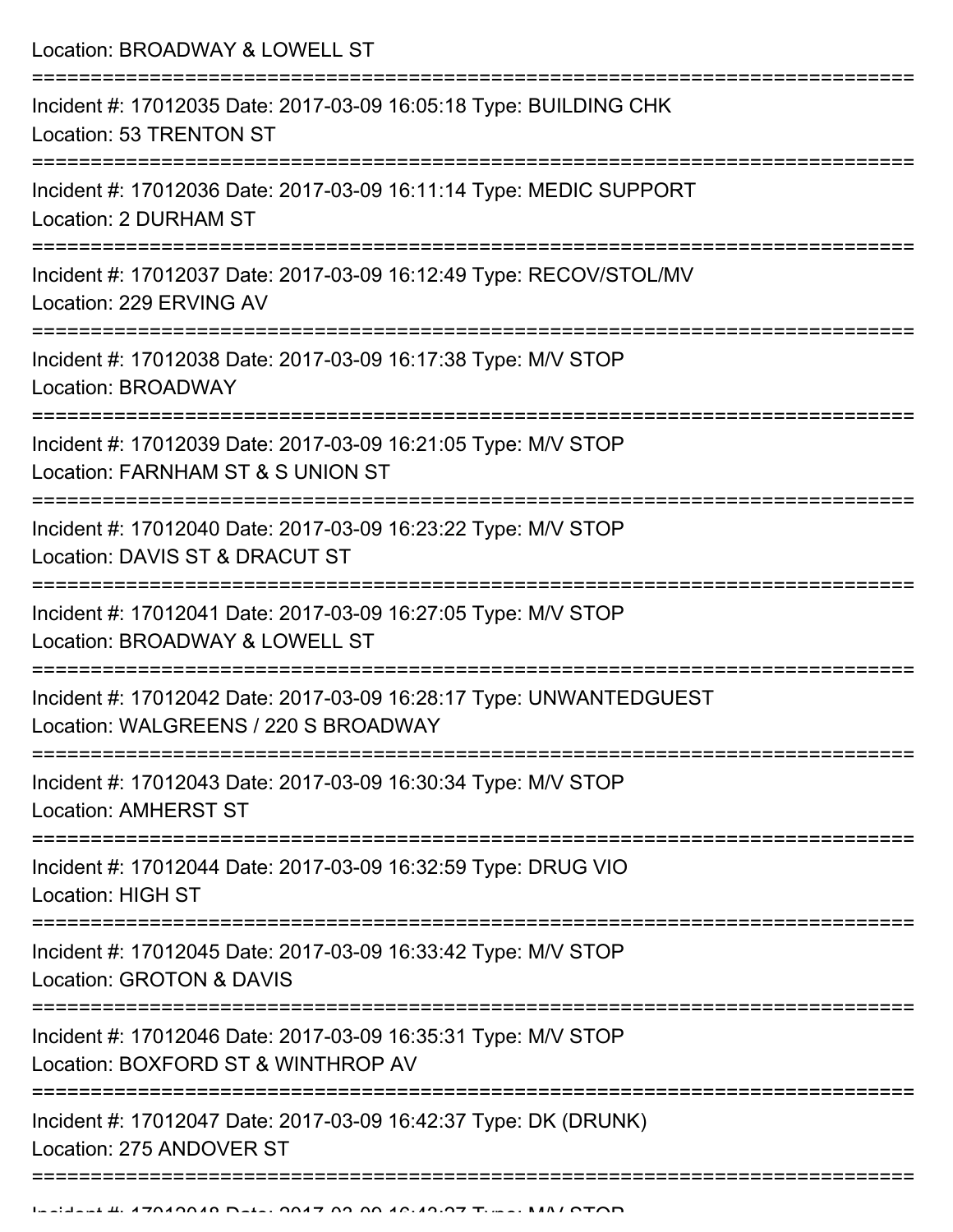## Location: WINTHROP AVE

| Incident #: 17012049 Date: 2017-03-09 16:46:38 Type: M/V STOP<br>Location: ARLINGTON ST & SARATOGA ST                                       |
|---------------------------------------------------------------------------------------------------------------------------------------------|
| Incident #: 17012050 Date: 2017-03-09 16:52:15 Type: M/V STOP<br>Location: BOWDOIN ST & CLIFTON ST<br>---------------------                 |
| Incident #: 17012051 Date: 2017-03-09 16:54:56 Type: M/V STOP<br>Location: 376 HAVERHILL ST                                                 |
| Incident #: 17012052 Date: 2017-03-09 16:58:16 Type: M/V STOP<br>Location: FARNHAM ST & PARKER ST                                           |
| Incident #: 17012053 Date: 2017-03-09 17:03:17 Type: M/V STOP<br>Location: HAMLET ST & S BOWDOIN ST                                         |
| Incident #: 17012054 Date: 2017-03-09 17:05:02 Type: RECOV/STOL/MV<br>Location: 345 HAVERHILL ST                                            |
| Incident #: 17012055 Date: 2017-03-09 17:09:05 Type: M/V STOP<br>Location: PEMBERTON PARK / null                                            |
| Incident #: 17012056 Date: 2017-03-09 17:10:20 Type: THREATS<br>Location: 63 BUSWELL ST                                                     |
| Incident #: 17012057 Date: 2017-03-09 17:20:33 Type: M/V STOP<br>Location: BROADWAY & WATER ST                                              |
| Incident #: 17012058 Date: 2017-03-09 17:22:35 Type: MEDIC SUPPORT<br>Location: 113 S UNION ST                                              |
| Incident #: 17012059 Date: 2017-03-09 17:24:23 Type: INVESTIGATION<br><b>Location: FOREST ST</b>                                            |
| ---------------------<br>Incident #: 17012060 Date: 2017-03-09 17:35:16 Type: AUTO ACC/NO PI<br>Location: RIO BAR AND GRILL / 9 APPLETON ST |
| Incident #: 17012061 Date: 2017-03-09 17:37:19 Type: INVEST CONT<br>Location: 59 BELLEVUE ST                                                |
|                                                                                                                                             |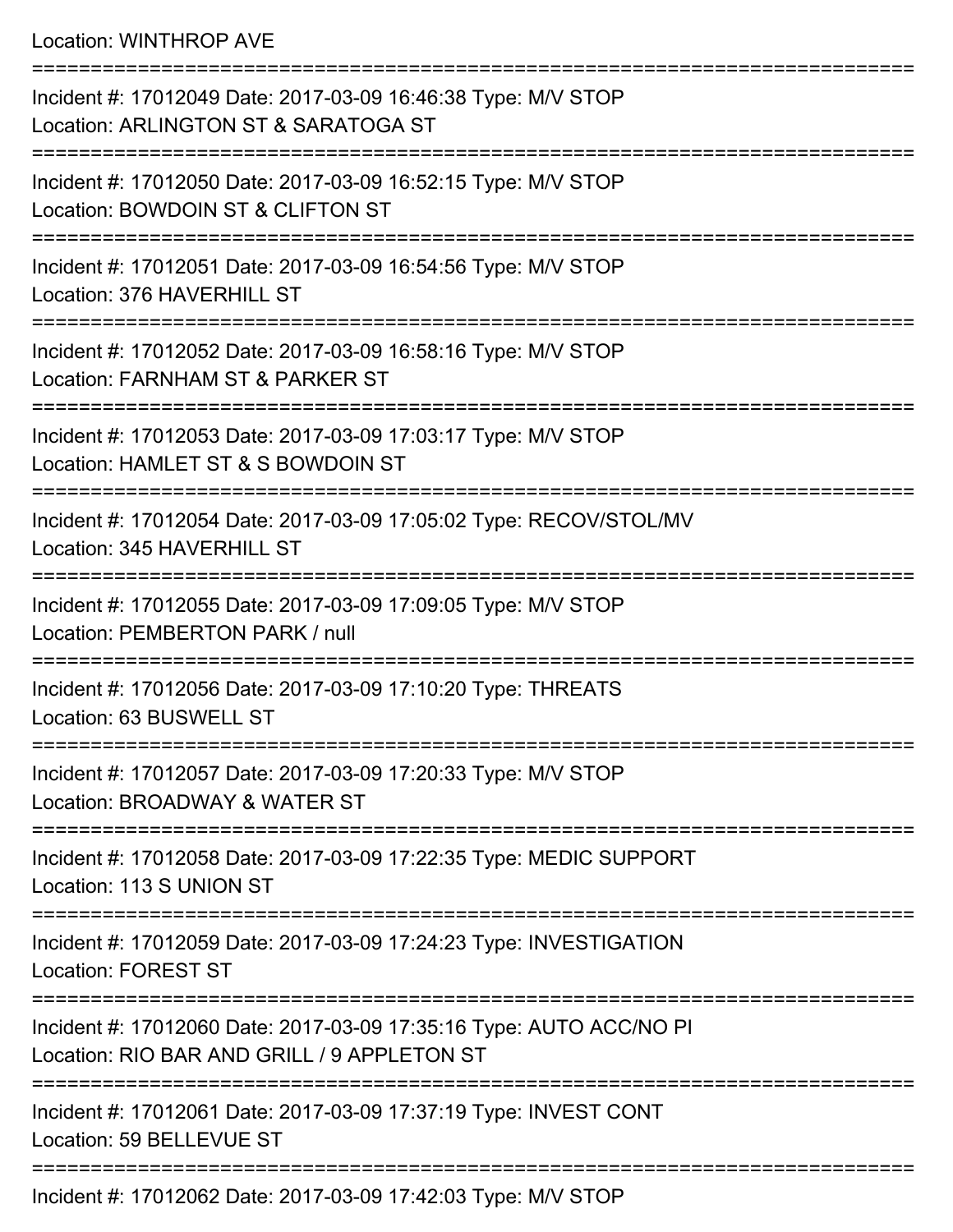| Incident #: 17012063 Date: 2017-03-09 17:47:12 Type: M/V STOP<br>Location: BERKELEY ST & BRUCE ST     |
|-------------------------------------------------------------------------------------------------------|
| Incident #: 17012064 Date: 2017-03-09 17:58:33 Type: M/V STOP<br>Location: GRAFTON ST & WINTHROP AV   |
| Incident #: 17012065 Date: 2017-03-09 17:59:17 Type: M/V STOP<br>Location: MARLBORO ST & S UNION ST   |
| Incident #: 17012066 Date: 2017-03-09 17:59:31 Type: M/V STOP<br>Location: BROADWAY & LOWELL ST       |
| Incident #: 17012067 Date: 2017-03-09 18:00:24 Type: M/V STOP<br>Location: HAMPSHIRE ST & LEBANON ST  |
| Incident #: 17012068 Date: 2017-03-09 18:06:55 Type: M/V STOP<br>Location: LAWRENCE ST & MYRTLE ST    |
| Incident #: 17012070 Date: 2017-03-09 18:07:21 Type: M/V STOP<br>Location: BROADWAY & ESSEX ST        |
| Incident #: 17012069 Date: 2017-03-09 18:08:26 Type: M/V STOP<br>Location: MARLBORO ST & S UNION ST   |
| Incident #: 17012076 Date: 2017-03-09 18:08:33 Type: CK WELL BEING<br>Location: 101 S BOWDOIN ST      |
| Incident #: 17012071 Date: 2017-03-09 18:11:43 Type: M/V STOP<br>Location: BROADWAY & ESSEX ST        |
| Incident #: 17012072 Date: 2017-03-09 18:12:04 Type: M/V STOP<br>Location: BROADWAY & ESSEX ST        |
| Incident #: 17012074 Date: 2017-03-09 18:12:11 Type: DOMESTIC/PAST<br>Location: 126 OXFORD ST         |
| Incident #: 17012073 Date: 2017-03-09 18:12:27 Type: M/V STOP<br>Location: ARLINGTON ST & LAWRENCE ST |
| Incident #: 17012075 Date: 2017-03-09 18:13:11 Type: M/V STOP                                         |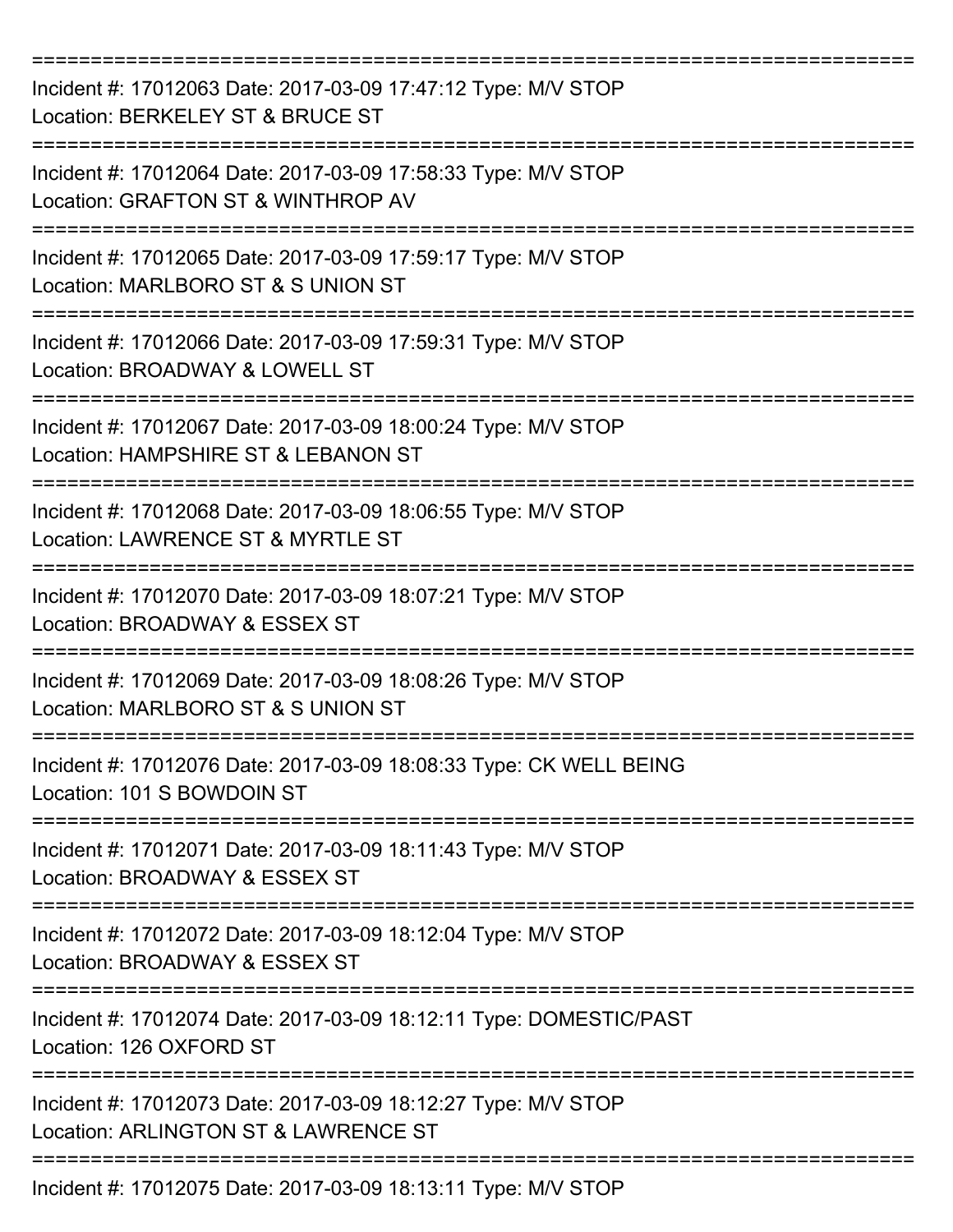| Incident #: 17012077 Date: 2017-03-09 18:14:31 Type: ROBBERY ARMED<br>Location: 19 BIRCH ST FL 2                                                                                                                                                                                                                                                                                                                                                                                                                                                                         |
|--------------------------------------------------------------------------------------------------------------------------------------------------------------------------------------------------------------------------------------------------------------------------------------------------------------------------------------------------------------------------------------------------------------------------------------------------------------------------------------------------------------------------------------------------------------------------|
| Incident #: 17012078 Date: 2017-03-09 18:22:38 Type: M/V STOP<br><b>Location: LAWRENCE ST</b>                                                                                                                                                                                                                                                                                                                                                                                                                                                                            |
| Incident #: 17012079 Date: 2017-03-09 18:24:27 Type: M/V STOP<br>Location: DURSO AV & LYNN ST                                                                                                                                                                                                                                                                                                                                                                                                                                                                            |
| Incident #: 17012080 Date: 2017-03-09 18:25:12 Type: HIT & RUN M/V<br>Location: 73 WINTHROP AV                                                                                                                                                                                                                                                                                                                                                                                                                                                                           |
| Incident #: 17012081 Date: 2017-03-09 18:25:40 Type: M/V STOP<br>Location: DURSO AV & LYNN ST                                                                                                                                                                                                                                                                                                                                                                                                                                                                            |
| Incident #: 17012084 Date: 2017-03-09 18:30:40 Type: MEDIC SUPPORT<br>Location: 10 MONMOUTH ST                                                                                                                                                                                                                                                                                                                                                                                                                                                                           |
| Incident #: 17012082 Date: 2017-03-09 18:31:17 Type: M/V STOP<br>Location: MT VERNON ST & S BROADWAY                                                                                                                                                                                                                                                                                                                                                                                                                                                                     |
| Incident #: 17012083 Date: 2017-03-09 18:33:19 Type: GUN CALL<br>Location: CHURCH / HAVERHILL ST                                                                                                                                                                                                                                                                                                                                                                                                                                                                         |
| Incident #: 17012085 Date: 2017-03-09 18:41:26 Type: M/V STOP<br>Location: BROADWAY & CONCORD ST                                                                                                                                                                                                                                                                                                                                                                                                                                                                         |
| Incident #: 17012086 Date: 2017-03-09 18:42:38 Type: M/V STOP<br>Location: BRADFORD ST & BROADWAY                                                                                                                                                                                                                                                                                                                                                                                                                                                                        |
| Incident #: 17012087 Date: 2017-03-09 18:44:07 Type: M/V STOP<br>Location: BRADFORD ST & BROADWAY                                                                                                                                                                                                                                                                                                                                                                                                                                                                        |
| Incident #: 17012088 Date: 2017-03-09 18:46:15 Type: M/V STOP<br>Location: BROADWAY & CONCORD ST                                                                                                                                                                                                                                                                                                                                                                                                                                                                         |
| Incident #: 17012089 Date: 2017-03-09 18:49:23 Type: DOMESTIC/PROG<br>Location: 115 THOREAU WAY #422                                                                                                                                                                                                                                                                                                                                                                                                                                                                     |
| Incident #: 17012090 Date: 2017-03-09 18:52:26 Type: DOMESTIC/PAST<br>$\begin{array}{c}\n 1 & \wedge \\  1 & \wedge \\  \hline\n 1 & \wedge \\  \hline\n 1 & \wedge \\  \hline\n 1 & \wedge \\  \hline\n 1 & \wedge \\  \hline\n 1 & \wedge \\  \hline\n 1 & \wedge \\  \hline\n 1 & \wedge \\  \hline\n 1 & \wedge \\  \hline\n 1 & \wedge \\  \hline\n 1 & \wedge \\  \hline\n 1 & \wedge \\  \hline\n 1 & \wedge \\  \hline\n 1 & \wedge \\  \hline\n 1 & \wedge \\  \hline\n 1 & \wedge \\  \hline\n 1 & \wedge \\  \hline\n 1 & \wedge \\  \hline\n 1 & \wedge \\ $ |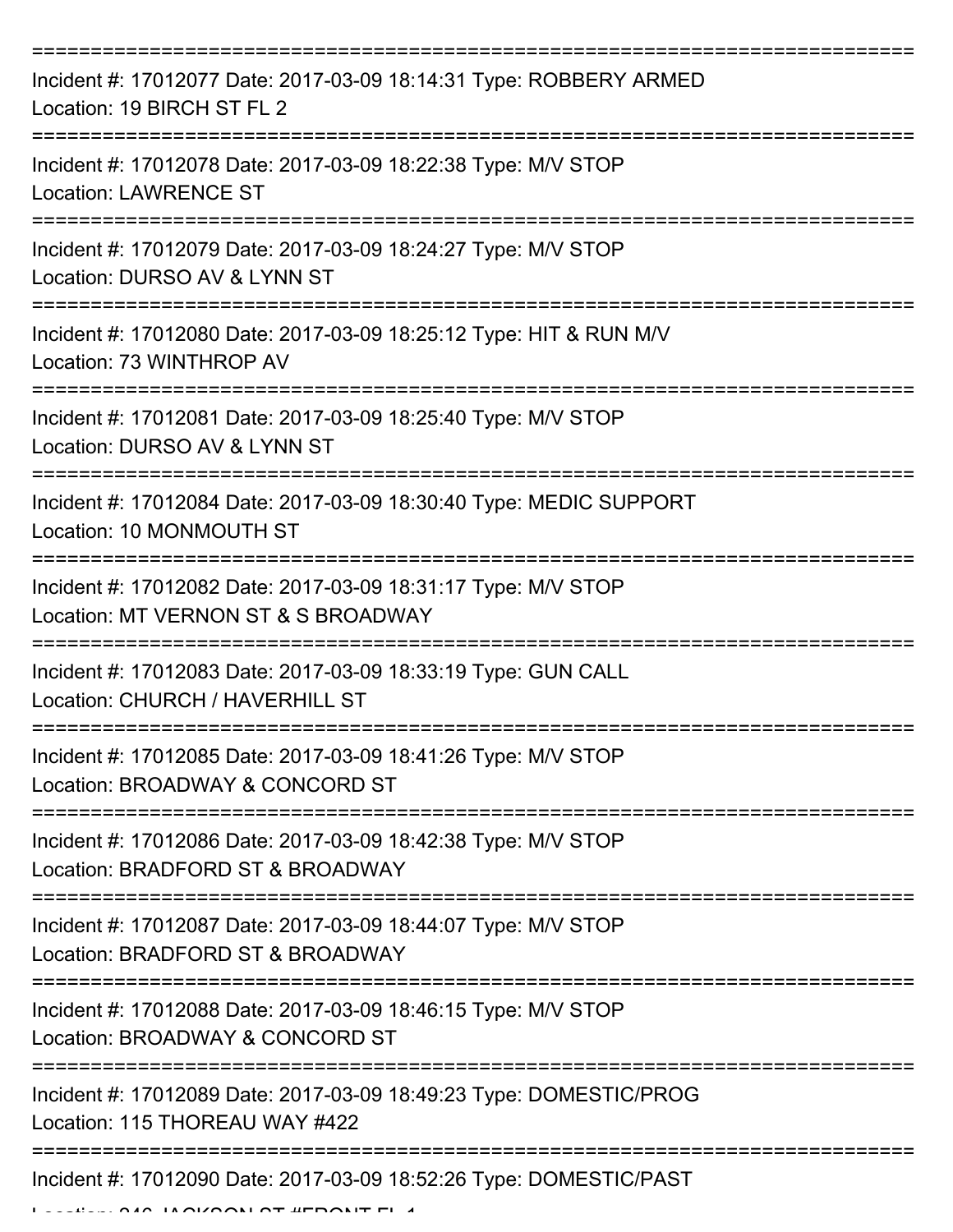| Incident #: 17012091 Date: 2017-03-09 18:55:12 Type: ANIMAL COMPL<br>Location: 73 MARBLE AV                                 |
|-----------------------------------------------------------------------------------------------------------------------------|
| Incident #: 17012092 Date: 2017-03-09 19:10:36 Type: MEDIC SUPPORT<br>Location: 41 KNOX ST                                  |
| Incident #: 17012093 Date: 2017-03-09 19:20:41 Type: SUS PERS/MV<br>Location: LAWRENCE PUBLIC LIBRARY / 51 LAWRENCE ST FL 2 |
| Incident #: 17012094 Date: 2017-03-09 19:21:52 Type: CK WELL BEING<br>Location: ANDOVER ST & PARKER ST                      |
| Incident #: 17012095 Date: 2017-03-09 19:41:59 Type: M/V STOP<br>Location: BERKELEY ST & JACKSON ST                         |
| Incident #: 17012096 Date: 2017-03-09 19:50:21 Type: M/V STOP<br><b>Location: 17 NEWBURY ST</b>                             |
| Incident #: 17012097 Date: 2017-03-09 19:54:03 Type: M/V STOP<br>Location: LEXINGTON ST & PARK ST                           |
| Incident #: 17012098 Date: 2017-03-09 20:02:49 Type: SUICIDE ATTEMPT<br>Location: 71 BIGELOW ST FL 1                        |
| Incident #: 17012099 Date: 2017-03-09 20:25:37 Type: M/V STOP<br>Location: 30 S BROADWAY                                    |
| Incident #: 17012100 Date: 2017-03-09 20:26:19 Type: MEDIC SUPPORT<br>Location: 183 PARKER ST #12 FL 3                      |
| Incident #: 17012101 Date: 2017-03-09 20:35:58 Type: HARASSMENT<br>Location: NEWTON ST & SALEM ST                           |
| Incident #: 17012102 Date: 2017-03-09 20:40:31 Type: M/V STOP<br>Location: 45 WEST ST                                       |
| Incident #: 17012103 Date: 2017-03-09 20:45:08 Type: CK WELL BEING<br>Location: 71 BIGELOW ST                               |
| Incident #: 17012104 Date: 2017-03-09 20:55:30 Type: SUS PERS/MV                                                            |

Location: S BROADWAY & SALEM ST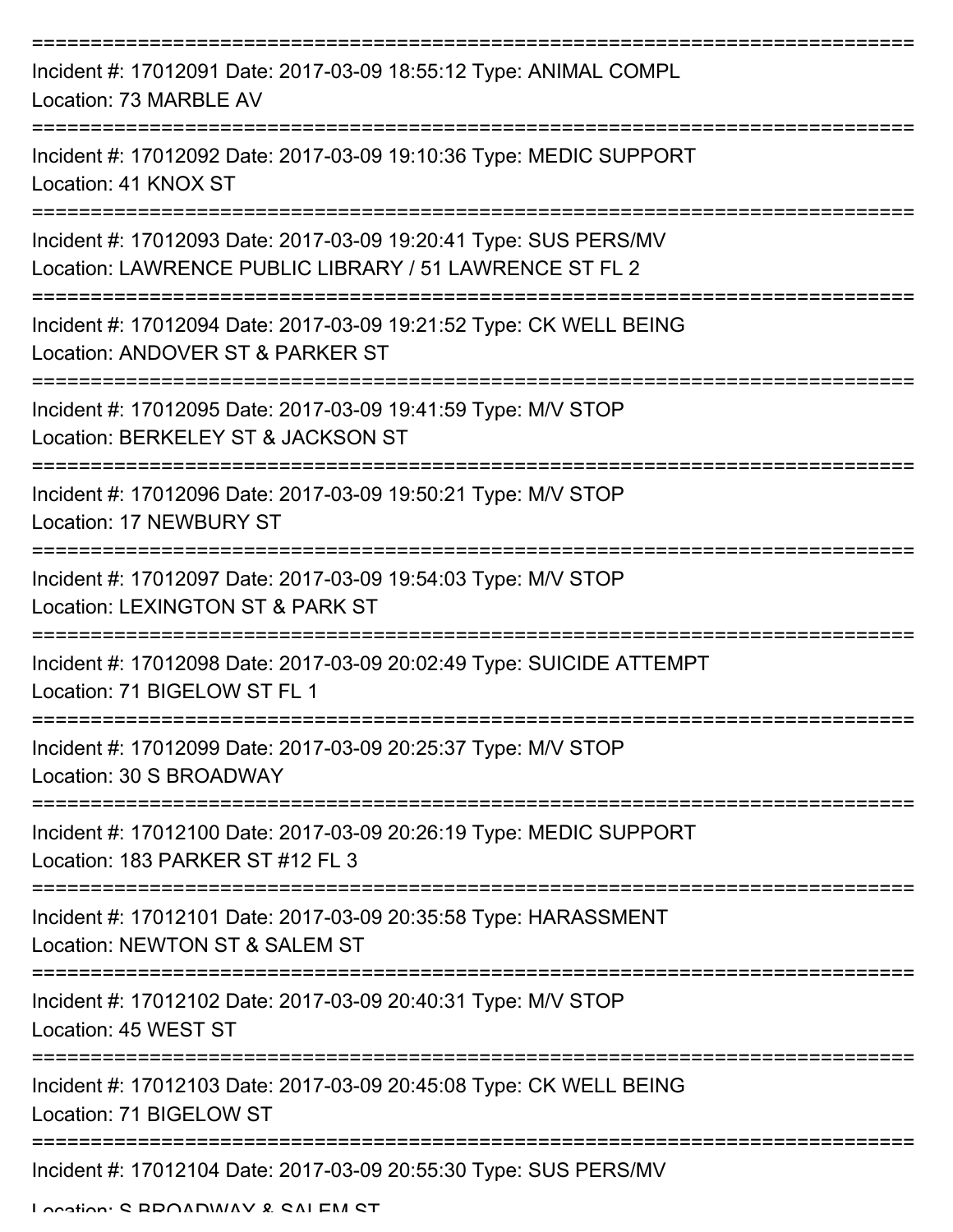| Incident #: 17012105 Date: 2017-03-09 21:00:36 Type: SUS PERS/MV<br>Location: 468 N CANAL ST                           |
|------------------------------------------------------------------------------------------------------------------------|
| Incident #: 17012106 Date: 2017-03-09 21:23:08 Type: WARRANT SERVE<br>Location: 294 SALEM ST                           |
| Incident #: 17012107 Date: 2017-03-09 21:28:17 Type: AUTO ACC/UNK PI<br>Location: CENTRE ST & WILLOW ST                |
| Incident #: 17012108 Date: 2017-03-09 21:33:59 Type: ANIMAL COMPL<br>Location: 83 PEARL ST                             |
| Incident #: 17012109 Date: 2017-03-09 21:38:25 Type: M/V STOP<br><b>Location: HIGH ST</b>                              |
| Incident #: 17012110 Date: 2017-03-09 21:42:00 Type: M/V STOP<br>Location: 45 RAILROAD ST<br>-------------             |
| Incident #: 17012111 Date: 2017-03-09 21:46:31 Type: INVESTIGATION<br>Location: 1 GREENWOOD ST                         |
| Incident #: 17012112 Date: 2017-03-09 21:52:05 Type: ALARM/BURG<br>Location: RENT A CENTER / 77 WINTHROP AV            |
| Incident #: 17012113 Date: 2017-03-09 22:03:50 Type: SUS PERS/MV<br>Location: 4 GREENWOOD ST                           |
| Incident #: 17012114 Date: 2017-03-09 22:28:02 Type: DOMESTIC/PROG<br>Location: 407 ESSEX ST                           |
| Incident #: 17012115 Date: 2017-03-09 22:53:58 Type: NOISE ORD<br>Location: 55 SARGENT ST FL 1                         |
| Incident #: 17012116 Date: 2017-03-09 23:07:43 Type: ALARM/BURG<br>Location: STOPPER RESIDENCE / 102 E CAMBRIDGE ST #D |
| Incident #: 17012117 Date: 2017-03-09 23:12:26 Type: DISTURBANCE<br>Location: CUMBERLAND FARMS / S BROADWAY            |
| Incident #: 17012118 Date: 2017-03-09 23:52:14 Type: STOL/MV/PAS                                                       |

Location: 123 TRENTON ST